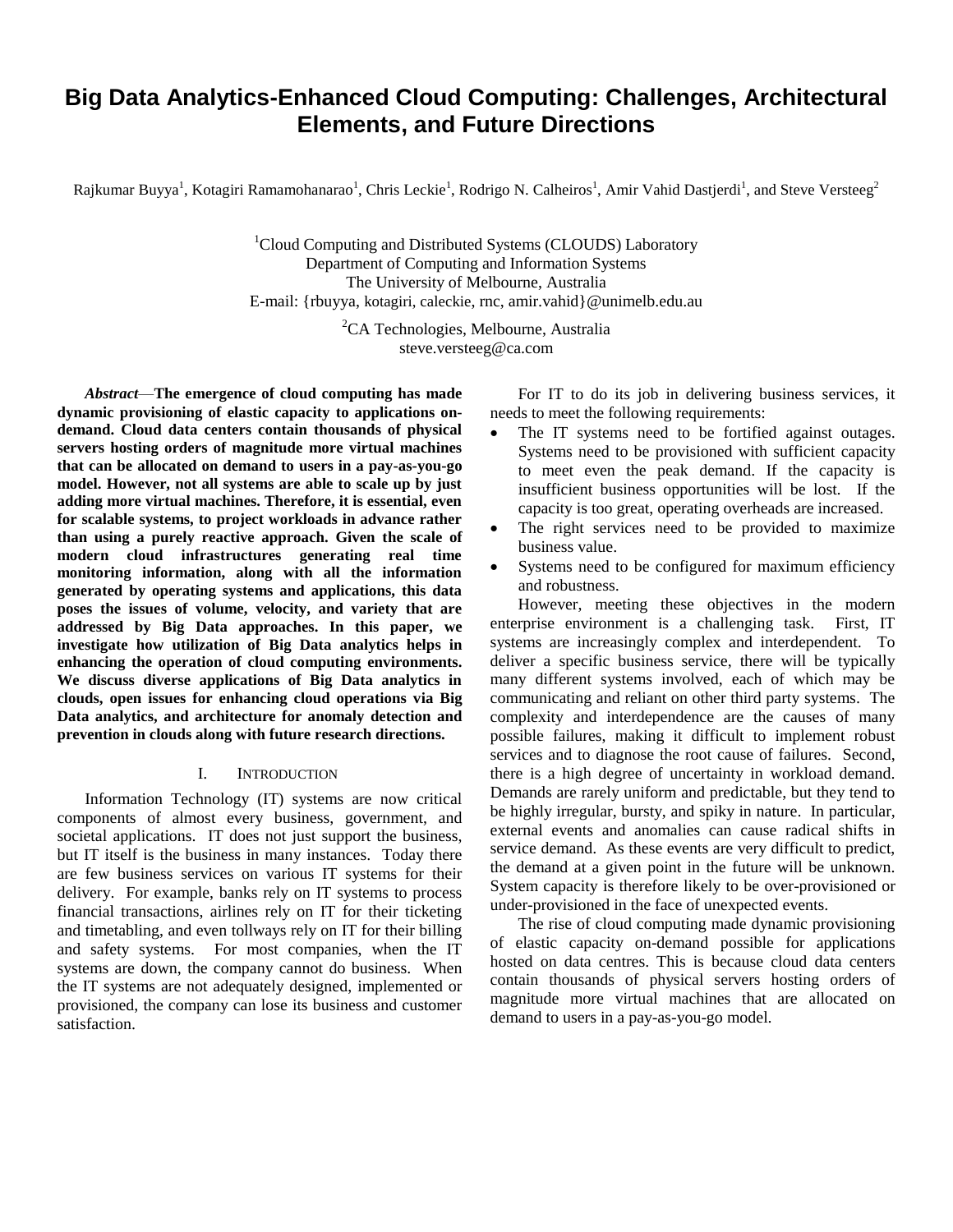Cloud data centers provide this elasticity through the notion of Infrastructure on Demand (IoD). However, not all systems are able to be scaled up by just adding more virtual machines. For these systems to be effective, they should be designed to be able to exploit IoD. Furthermore, even for systems that are able to exploit IoD, there is typically a delay in bringing new capacity online. Therefore, it is essential, even for scalable systems, to project workloads in advance rather than using a purely reactive approach.

From the above discussion, it can be noticed that current systems can benefit from the capacity of *prediction* of future application demand, *infer* the effect of such demand in the infrastructure and, consequently, in the applications, and *detect anomalies* in the infrastructure and applications in real time. These are problems addressed by researchers and practitioners in the areas of *machine learning* and *data mining.* Nevertheless, given the nature of modern cloud infrastructures (thousands of physical servers and virtual machines) generating real time monitoring information, along with all the information generated by operating systems (logs, system calls, etc.), applications (response times, latency), and user behavior (click analytics), this data reaches volume, velocity, and variety that is not efficiently handled by traditional machine learning and data mining techniques.

By leveraging Big Data techniques and technologies (large-scale data mining, time-series analysis, and pattern mining), data such as event and log data can be captured at finer granularity with longer histories and analyzed in multiple projections. In this paper, we propose how the application of Big Data Analytics can enhance the operation of cloud computing infrastructures. We present various applications of Big Data analytics in clouds, open issues for enhancing cloud operations via Big Data analytics, an architecture able to tackle the problem of anomaly detection and prediction in clouds, and future research directions.

The rest of this paper is organized as follows. Section II presents the motivation for this work. Sections III, IV, and IV discuss, respectively, the problems of anomaly detection and prevention, workload and performance prediction, and clustering, all in the context of improving operations of cloud computing services. Section VI presents architecture for anomaly detection and prevention in clouds, which is evaluated in Section VII. Section VIII presents future research directions in the topic and Section VIX concludes the paper.

# II. MOTIVATION

Cloud computing enables users to acquire computational resources as services in a pay-per-use model, and this is generally called Infrastructure on Demand (IoD). The exact IoD that is commercialized as a service varies in one of three service models: Infrastructure as a Service (IaaS), Platform as a Service (PaaS), and Software as Service (SaaS). Each of these models provides a different view for users of what type of resource is available and how it can be accessed.

In the IaaS model, users acquire virtual machines that run in the hardware of cloud data centers. Virtual Machines (VMs) can contain any operating system and software required by users, and typically users are able to customize the VMs to their own needs. Typically, IaaS providers charge users by the time that VMs run, and the exact cost per unit of time depends on the hardware resources (memory, CPU cores, CPU speed) allocated to the VM, which users can select among different amounts offered by providers. Therefore, the views users have of the system are restricted to Operating System and above levels.

In the PaaS model, users are provided with an environment where applications can be deployed. At this level, users are able to collect metrics about application-level resource usage and performance. At the SaaS level, users access an application, being usually charged on a subscription basis. Metrics available at this level (if any) regard application-specific data.

The view that cloud providers have, often, are those one level below the view that users have: IaaS cloud providers have metrics available of the platform level (e.g., resource usage of physical hosts), PaaS providers have infrastructurelevel information (e.g., container-level resource usage) and SaaS providers have platform-level information (e.g., response time of requests to the application).

This different views and objectives of analysis of data affect the techniques that can be applied, their scope, and their results, as we discuss in the next sections.

#### III. ANOMALY DETECTION AND PREVENTION

Service Level Agreements (SLAs) are one important aspect of the engagement between cloud service providers and cloud users. Because there is a strong competition among providers in all service models, the damage to the reputation of a provider resulted from violating SLA terms can be substantial: It not only leads to penalties applied to providers, but also the risk of having the news of bad user experience spread through social media, resulting in loss of potential customers (and even existing ones).

Therefore cloud service providers need to strive to meet SLAs. However, given the complexity and scale of cloud infrastructures, it is challenging for providers to guarantee that all systems and software are working according to the desired specification at all times. Thus, it is important that providers have mechanisms in place to detect abnormal activity in their infrastructure, platform, and software.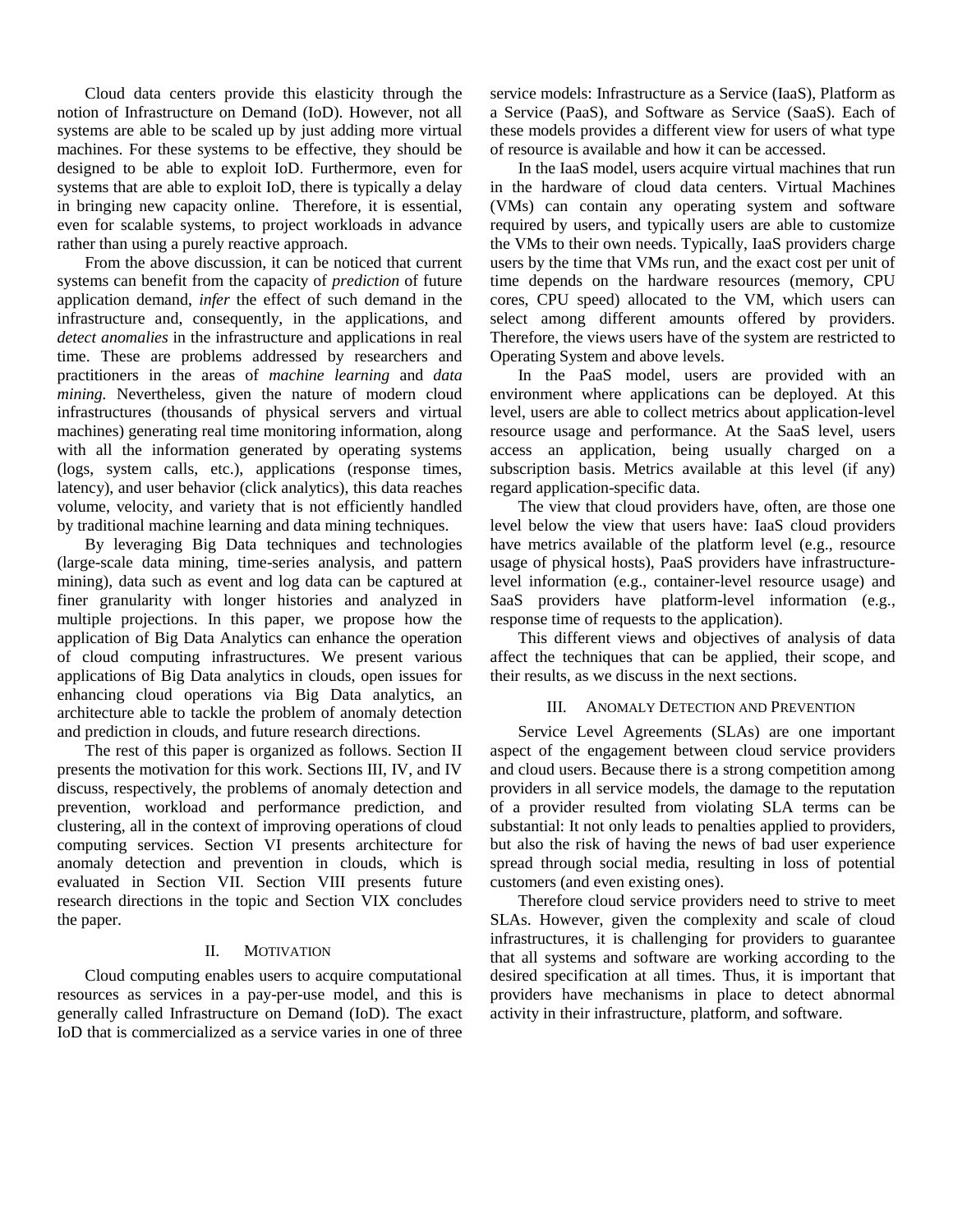In the context of this paper, we use the term "anomaly detection" to refer to detection of patterns of utilization of resources and metrics that deviate from the expected value. This can be caused by failures in hardware and software components, but also by an excess of users of the applications at higher levels.

A challenging aspect of anomaly detection in clouds concerns the fact that effective methods need to be unsupervised [\[1\].](#page-9-0) This is because the variety of hardware, services, and applications, along with variation in application demand generate much more data that can be labelled by experts.

Regarding anomaly detection for IaaS, earlier efforts in this direction [\[2\]\[3\]](#page-9-1) are suitable for small scale private clouds, but are not scalable enough to support state-of-the-art large-scale data centers that have many orders of magnitude more resources to be managed. This is because these early approaches assume communication models, such as all-to-all that are not scalable, or use methods such as k-Nearest Neighbors (k-NN), which have high asymptotic complexity and thus cannot generate output in the speed required for proper SLA compliance.

Other approaches for the problem are based on timeseries analysis of the data [\[1\].](#page-9-0) These approaches operate with the assumption that patterns that are time-dependent emerge in the utilization of cloud services. Therefore, the time dimension cannot be ignored in the anomaly detection process. These approaches are achieving a degree of success in identifying anomalies in a single variable (usually, CPU). However, it is desirable that multiple attributes (i.e., memory, storage, network along with CPU) are considered at the same time to reduce the number of false-positives.

A related problem to anomaly detection is anomaly prevention, which requires underlying support systems to detect and respond to the anomaly in the earliest possible time. This is challenging due to the sheer volume of monitoring data generated by large-scale data centers require near real-time solutions. PREPARE [\[4\]](#page-9-2) achieves that for private IaaS. However, the suitability of the approach for large-scale public clouds is yet to be investigated.

At a higher layer, PerfCompass [\[5\]](#page-9-3) has been developed with the goal of detecting performance anomalies in applications. It tracks frequency and runtime of system calls to detect abnormal behavior of applications and to estimate the source of the fault as being internal or external to the VM hosting the offending service.

In common with all approaches, there is the need to be able to define what an anomaly is and, in case of unsupervised learning, finding mechanisms that increase the accuracy of the method and provide a timely output.

*Open Problem #1: Dealing with unseen anomalies.* Most approaches for anomaly detection and prevention in the cloud build the anomaly detection models based on the probability distribution of previous state information. Research is required on a reactive method that can dynamically decide when models need to be updated or built. Reactive approaches particularly contribute to the anomaly detection in real time, especially for the cold start period. For example, Self-Organizing Maps can be used in early stages, as it is capable of capturing complex system behavior while being computationally less expensive than comparable approaches such as k-nearest neighbor. In addition, sentiment analysis on Web and social networks data can be used to correlate the system anomalies with the behavior of web applications' users in the cold start period, helping to differentiate anomalies caused by hardware issues from anomalies caused by used behavior.

#### IV. WORKLOAD AND PERFORMANCE PREDICTION

Techniques for prediction can be used in the context of cloud computing to help providers to optimize the utilization of resources. The rationale behind the idea is that, by correctly estimating the future demand for resources (by correctly predicting the expected workload of an application or service), the right amount of resources that delivery the expected SLA with minimum wastage in resource utilization can be achieved.

These techniques, follow *proactive* approach*,* contrast with *reactive* approaches used in the management of cloud resources. Reactive approaches apply actions to decide the right amount of resources *after* issues with performance are detected. These techniques usually apply anomaly detection techniques discussed in the previous section.

Neves et al. [\[6\]](#page-9-4) developed Pythia, a system that predicts the communication needs of a MapReduce application, and then reconfigures the network, to optimize bandwidth allocation to the application.

Islam et al. [\[7\]](#page-9-5) applies neural network and linear regression to predict the moment where more resources will be necessary, what leads to the need of new virtual machines will be required. Thus, the boot process of VMs can be initiated before the need for resources, reducing the risk of SLA violations.

Davis et al. [\[8\]](#page-9-6) investigated the use of linear regression to predict resource utilization in clouds. Authors found that a weighted multivariate linear regression presented (MVLR) low average errors for short-term prediction with trends in the time series. Seasonality could be handled with an ensemble of scaled Fourier transform, MVLR, and weighted regression.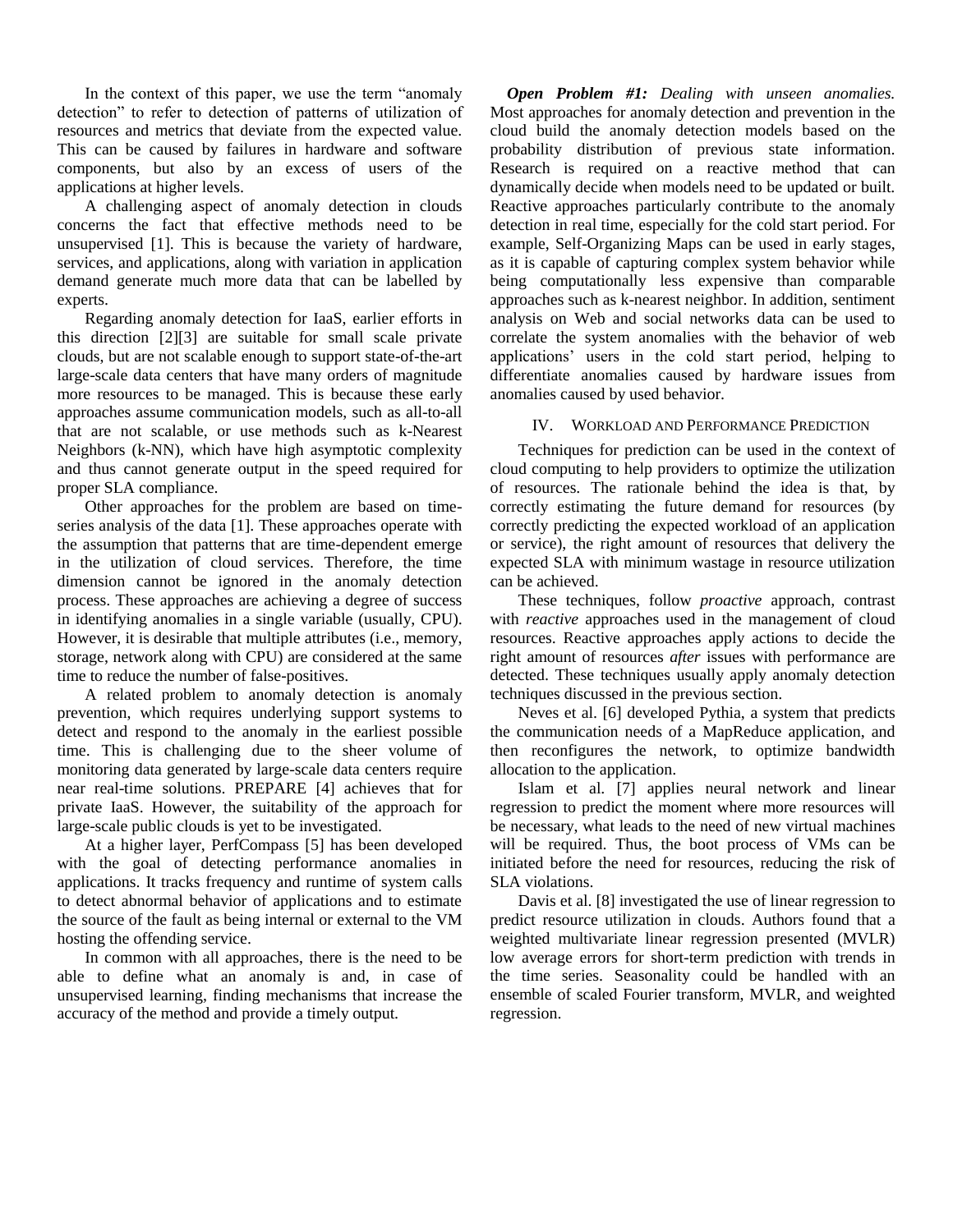Even in the case that system can correctly estimate how the load of applications and services will expand or shrink, there is still the need to apply corrective actions. This in turn requires systems to be able to estimate how changes in the underlying infrastructure (e.g., number of machines dedicated to an application and amount of CPU, memory, and network of such machines) will affect the performance of the elements in the upper layers.

In common among all the approaches, there is the assumption that the states of infrastructure-level resources (e.g., CPU, memory, disk, and network) are good predictors of the state of the applications in the upper layers. This raises the first open problem we identify in this area.

*Open Problem #2: Correlation between infrastructure performance and application performance.* Although intuitively one might expect a strong correlation between resource utilization at the infrastructure level and performance of applications, this assumption is based on too many simplifications. Firstly, it fails to consider the true nature of applications: complex cloud applications can experience stages of intense CPU activities and intense communication activity. This can be hard to be captured by single variable approaches. Also, the excess of load can be caused by some perturbation in the application itself (e.g., flash crowd) that cannot be solved solely by infrastructurelevel actions, but may require more complex actions at the platform level (e.g., scaling out and load balancing). Correlation of data of multiple levels to provide a holistic view of the system with the goal of improving performance of applications and meeting SLAs is an open question that needs to be investigated in more details.

#### V. CLUSTERING

Clustering is an unsupervised learning technique that enables grouping of objects by similarity: objects sitting in the same cluster are more similar among themselves than objects in different clusters [\[9\].](#page-9-7)

Clustering has been applied in the context of cloud computing to enable optimization of execution of tasks (i.e., requests for the execution of applications, usually batch applications). In particular, clustering of tasks and jobs (i.e., group of tasks that are handled as a single unit) obtained from traces generated by Google have been used for identification of similarities regarding resources requirement and execution time [\[10\]\[11\]](#page-9-8)[\[12\].](#page-9-9) This helps in the selection of machines where tasks should be executed and to estimate the execution time, an activity that is required to enable optimal scheduling of tasks in the available resources.

Clustering has also been used to help in the problem of placement of large amounts of data required by scientific

applications hosted in the cloud [\[13\].](#page-9-10) The aim of the work is reducing the amount of data movement required by the application, which also helps in reducing execution time of applications. Indirectly, it also helps in reducing network usage of data centers, what also contributes to improve overall performance of applications hosted in the data center.

In a similar way, clustering has been also shown to be successful in helping in the problem of live migration of virtual machines [\[14\].](#page-9-11) Live migration consists in transferring a running virtual machine from one physical server to another while it is running (i.e., without perceivable interruption on the services provided by the applications running on the VM) [\[15\].](#page-9-12) In this particular approach, the goal was inter-cloud live migration, which means that the source and destination servers where located in different data centers. Clustering has been used to determine which machines should be simultaneously migrated.

*Open Problem #3: Other applications of clustering for resource management in cloud data centers.* So far, clustering has been much less explored than prediction and regression. Given the scale of cloud infrastructures, clustering may be a valuable tool in reducing the complexity of management, by helping actions to be taken on a clusterbasis rather than on more fine-grained basis. Therefore, if meaningful ways of classifying resources can be found, that are more coarse-grained than per user or per resource type (things that are known *a priori* and therefore do not require application of clustering), it is likely more efficient resource management might be achieved.

## VI. AN ARCHITECTURE FOR ANOMALY DETECTION AND REACTION IN IAAS CLOUDS

Decisions towards selecting the appropriate cloud provider, the type of resource for a given application, number of cloud resources, and the moment when such resources should be requested have to be made by the user. Together, these activities are referred to as "dynamic cloud provisioning". There is a lack of research/advances made in provisioning driven by prediction, detection, and reaction to anomalies. This is due to the system administrator's inability to scale the system if an abnormal peak of demand occurred before the development of cloud computing [\[16\]\[17\].](#page-9-13) As cloud computing enables the infrastructure to be dynamically scaled, a new opportunity for achieving high Quality of Service (QoS) emerged. At the same time, as utilization of cloud resources incurs financial cost, scaling of resources should be the minimum possible that satisfies the business needs that is highly dynamic and unpredictable.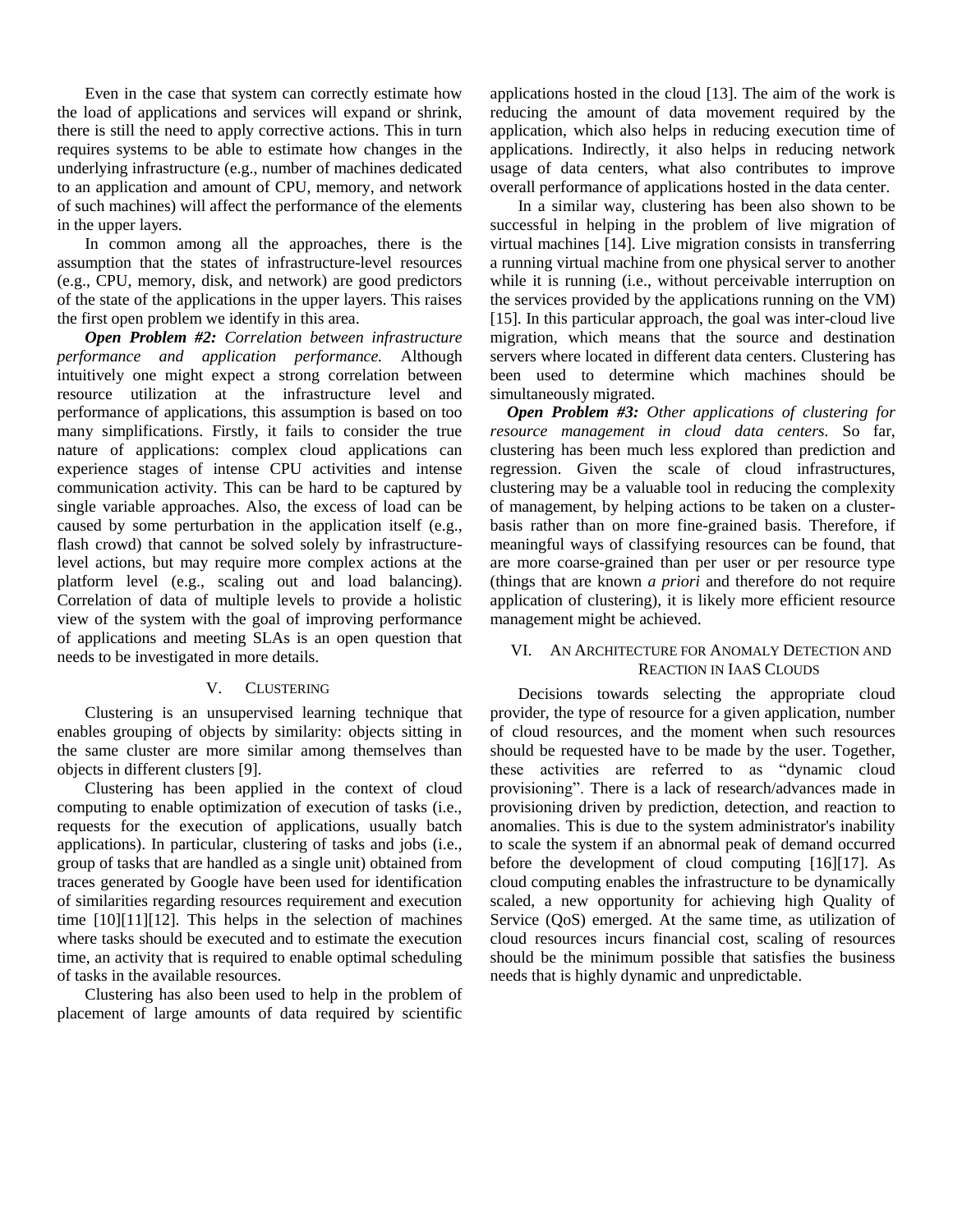

Fig. 1. Architecture for anomaly detection and reaction in clouds.

The high level architecture of the framework is shown in Figure 1. The dashed lines limit the interface of the architecture, which is composed of Anomaly Prediction, Anomaly Detection, Workload Prediction, Deployment Planner, Provisioning and Resource Allocation, and Contextual Information. Besides these core elements of the architecture, the following are sources of information and external systems that support such architecture:

- *Contextual information*: data used by our proposed system architecture to make decisions are supplied from different sources, such as: logs from the infrastructure operations (which may indicate unexpected behavior in the system); information about release of new products (that may cause an extra load of consumers interested in learning or buying such products); business metrics related to expected performance parameters of the system; and data from social networks (that may indicate the sentiment of customers to a new product and may affect the input workload of the system).
- *Baseline workloads*: the baseline workloads are built with the patterns observed from historical data, and

enable the determinations of fluctuations in the system input along the time. Such workloads provide insights on how the demand changes according to the period of the day, day of the week, season, months, etc.

- *Current Workload*: this is the observed workload in the system in a given moment and it is acquired via monitoring tools. This information is constantly logged as historical data for future use. The framework uses this log to emulate real time loads to our proposed framework in order to enable the detection of ongoing anomalies.
- *IT Infrastructure*: the target IT infrastructure for our proposed framework consists of a hybrid cloud, composed of both public cloud providers and inhouse infrastructure owned by the cloud service provider as well as legacy systems (either hardware or software) that are not cloud-ready.

#### *A. Anomaly Prediction*

The anomaly prediction module is responsible for estimating a possible anomaly in the workload to be received by the cloud service provider in a future moment and the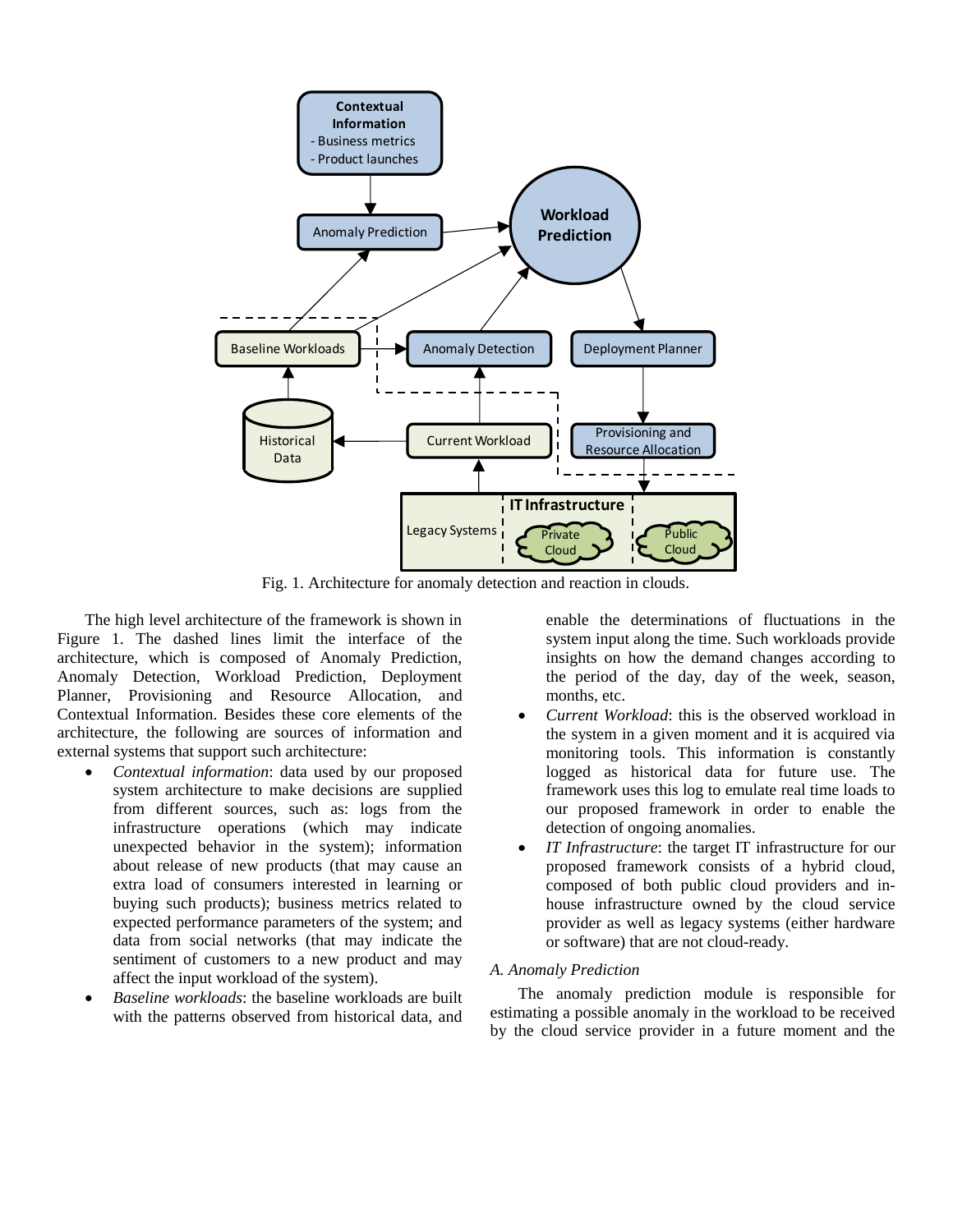confidence level in the occurrence of such event. It has two main sources of information: the baseline workloads, which supply an estimation of a typical workload for a particular time, day, and period of the year; and contextual information. This log data is used to build an analytical model using Markov models. The Markov model can be parametrically changed to create anomalous behaviors to study the robustness of our proposed system.

Different sources of data may have different degrees of structure, and they can be available in different formats. Modelling them as Markov models overcome compatibility issues such as data formats and dimensionality. Therefore, the following actions are essential for enabling a correct and timely operation of the Anomaly Prediction module:

- Selection of appropriate sources of data for prediction;
- Filtering of data, so only data from relevant sources are considered for the prediction and modelling;
- Extraction of data of interest from the filtered data, including Big Data analysis and data mining;
- Actual prediction of the expected workload;
- Actual prediction of failures in the system;
- Determination of prediction confidence levels.

Another important aspect to be considered during the anomaly prediction is that the result of the prediction must be timely, so that there is enough time for the rest of the components of the system to react.

## *B. Anomaly Detection*

Because predictions are not always accurate, and unpredictable circumstances may affect the workload beyond a level that can be predicted, a second line of defense against loss of performance caused by anomalous workloads or failures in the system needs to be considered.

In our framework, this second line of defense is carried out by the Anomaly Detection module. Operation of this module is based on the workload observed in a given time and baseline workloads. When these two measurements diverge by a specific margin, an alarm is triggered by this module to the Workload Prediction module.

This is achieved with anomaly detection algorithms that analyze the described data to make a decision about the severity of the anomaly and the likelihood of its transiency. This is important because, if the anomaly is expected to incur for a short period of time, it is possible that it ceases before the environment finishes its scaling process to handle it. Furthermore, if the anomaly is not severe, it is possible that the available resources are able to handle it without the need of more resources. In this case, no alarm should be triggered and the system should keep its current state.

# *C. Workload Prediction*

The earlier modules (Anomaly Detection and Anomaly Prediction modules) focus in determining patterns that may lead to an increased (or decreased) interest of users to applications hosted by the cloud service provider, an estimation of such interest, and the risk of failures in the system leading to anomalous behavior of the systems. It does not directly translate to a quantifiable measurement of performance of the system because of the unexpected workloads.

The Workload Prediction module carries out the translation of observed or unexpected variance in estimations to the business impact of possible disruptions. To achieve this, this module quantifies the expected workload in terms of requests per second along a future time window and combines this information with business impacts. Therefore, the output generated by this module (and the algorithms to be developed as part of its conception) is concrete business metrics that have value to managers of IT infrastructures.

#### *D. Deployment Planning*

The Deployment Planning component of our framework is responsible for advising actionable steps related to deployment of resources in a cloud infrastructure to react to failures or anomalies in the system. Automation engine in the Provisioning and Resource Allocation module of the system executes these steps.

The tasks performed by this module are challenging as the goal of such plan is to mitigate the effect of variations in the system that disturb its correct operation. Correcting such anomalies means re-establishing a QoS level to users of the affected platform. However, enabling QoS requirements driven execution of cloud workloads during the provisioning of resources is a challenging task. This is because there is a period of waiting time between the moment resources are requested and the provision of resources by the cloud providers and the time they are actually available for workload execution. This waiting time varies according to specific providers, number of requested resources, and load on the cloud.

As our framework cannot control waiting times, this time has to be compensated by other means. Possible approaches are increasing the number of provisioned resources to speed up the workload delayed because of delays in the provisioning process or to predict earlier the resource demand albeit with low accuracy and probability. However, the first solution may not resolve the problem for most web applications because users affected by the delays are likely to abandon the access to the service, which results in loss of opportunity for revenue generation in the affected system. Another challenge for the deployment planning process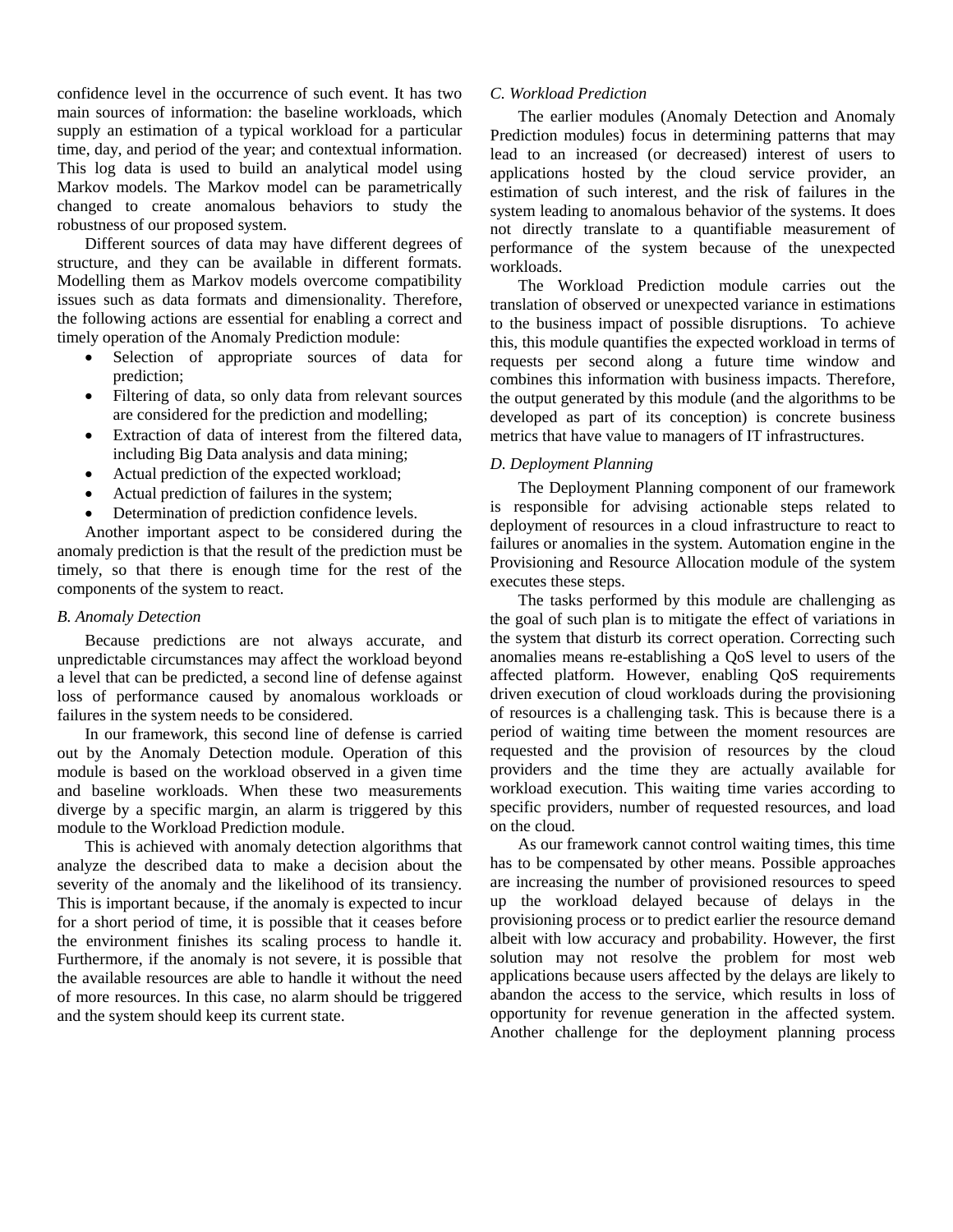concerns selection of the appropriate type of resource to be allocated. Our second approach overcomes the problem but may be slightly more expensive due to potential overprovisioning of resources. As our proposed algorithms are based on learning techniques, these methods are likely to improve their quality over the time by observing the performance of the system.

Different cloud providers have different offers in terms of combination of CPU power, number of cores, amount of RAM memory, and storage of their virtual machines. Providers also offer multiple data centers in different geographic locations. This affects the expected latency for communication and data transfer between users and resource and consequentially observed response times. Therefore, the Deployment Planning module needs to describe resource in a vendor-agnostic way, so the Provisioning and Resource Allocation module can translate the description to a concrete vendor offer once a vendor is selected.

# *E. Provisioning and Resource Allocation*

This module is responsible for the enactment of the provisioning planning generated by the framework. It interacts with different public cloud providers and resource management system of the public cloud in order to enable the realization of the planning decision performed by the Deployment Planner module. Furthermore, different combinations of features have different costs. In order to meet user budget constraints, the planning algorithm has to take into account the combination of resources that meet performance requirement of the estimated workload at the minimum cost. More specifically, this component has the following functions:

- Translation of resource requirements from a vendoragnostic description to specific offers from existing cloud providers;
- Selection of the most suitable source(s) of resources based on price, latency, resource availability time, and SLA;
- If possible, perform automatic negotiation for better offers from providers with compromising SLA.

*Open Problem #4: Leveraging existing Big Data ecosystem to implement advanced analytics solutions supporting Big Data-enhanced cloud computing.* There is huge ecosystem of (sometimes competing) Open Source technologies that are widely adopted for all layers of Big Data analytics. This include Hadoop/YARM (MapReduce and other parallel programming models), Storm (stream processing), Spark (analytics), Pig and Hive (high level query languages), Mahout (high level analytics tasks), and Cassandra, CouchDB, BlinkDB, HDFS (file systems and NOSQL databases). The question is how to leverage these tools to enable complex analytics that enables SLAs to be met with minimum resource consumption.

## VII. PERFORMANCE EVALUATION

In this section, we present an evaluation of the conceptual framework described in the previous section. In particular, we focus in the *Workload Prediction* module, which is the core of the proposed framework.

This evaluation experiment leverages the methodology we utilized in our earlier work [\[18\].](#page-9-14) However, it focusses on *different objectives,* and utilizes a *different dataset* from the same source.

The workload utilized has been obtained from the page view statistics from all Wikimedia projects  $1$  on  $1^{st}$  of September, 2014. The information is organized by the language of the accessed document (web page, figure, text file, etc.). We use the data about http access to Chinese language documents. To gain insight of the traffic for each project for the whole day we analyzed traces which consist of 24 compressed files each containing 160 million lines (around 8 GB in size). We utilized Map-Reduce on a cluster of 4 nodes to calculate the number of requests more effectively and faster.

The traces provide hourly access information and they were converted to access per second using a log-normal distribution, and then consolidated in 5-seconds intervals for processing purposes. We utilize the first 17 hours for training purposes and the next 8 hours for testing. Because of the time-series nature of the workload, we utilize the ARIMA method [\[19\]](#page-9-15) for fitting and prediction. This method decomposes the time-series into three components. The first is an *Autoregressive* component of *order p* that models a point as a linear combination of *p* previous observations. This component can be *Integrated d times* to eliminate stationarity (as ARIMA processes need to be non-stationary). The third component is a *Moving Average* of order *q* component that models a point as a linear combination of the *q* previous observation errors.

The fitting process is carried out with different *(p, q, d)* parameters. The module needs to use the values that minimize some error measurement (for example, *Mean Square Error*) to increase the framework's accuracy and these value are likely to be different for different workloads (which, in the context of this experiment, are the different languages of documents accessed by users). Errors are presented in Table I, whereas Figure 2(a) show the effect of different parameters in the fitting process for all the training

 $\overline{a}$ 

<sup>1</sup> Available at http://dumps.wikimedia.org/other/pagecounts-raw/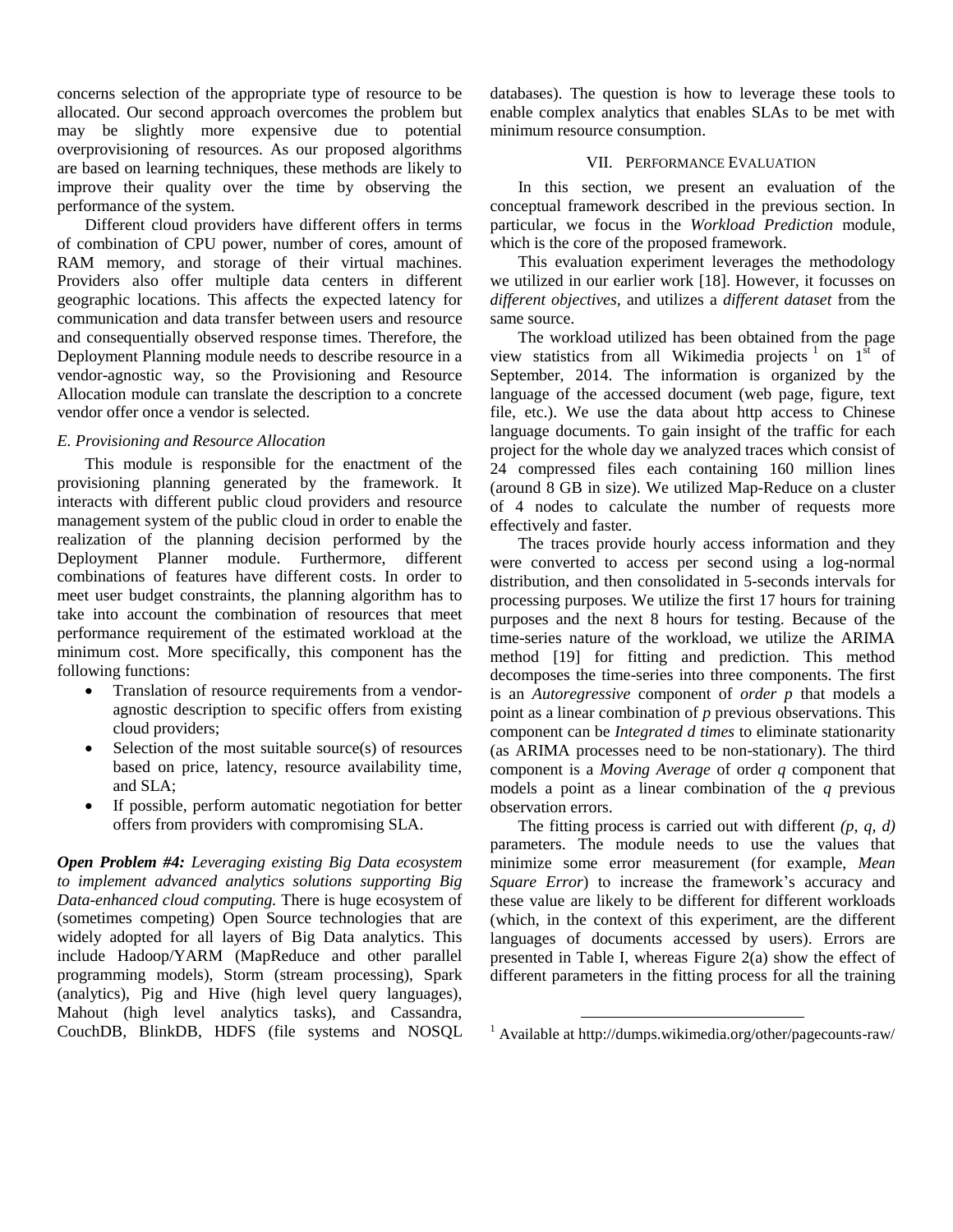period. To enable a better visualization, Figure 2(b) presents a 1-hour snapshot of the same data.

Next, we evaluate the effect of the difference in accuracy among the models in the quality of the provisioning and consequently in the Quality of Service to end user. We utilized the CloudSim simulator [\[20\]](#page-9-16) to model a data center with 500 computers, each with 8 cores, 16 GB of RAM and 1 of the available resources of the host, so each VM has exclusive access to one core. A routine for adjusting the provisioning is invoked every 5 minutes for a period of 5 minutes ahead, so there is enough time for new VMs to be started if necessary. Each request is assumed to take 100ms and the target QoS for response time is 500ms.

The provisioning is carried out based on the estimated



Fig. 2. Accuracy of different ARIMA models. (a): all the training period. (b): 1 hour snapshot.

TB of storage. In the simulation, workload has been submitted according to the traces and the provisioning has been carried out according to the prediction of each mode. Provisioning is carried out with virtual machines that use 1/8 load by the different ARIMA models, following the procedure introduced in our previous work [\[21\].](#page-9-17) The output metric are the number of VM hours require to process the workload (normalized by the number of hours required to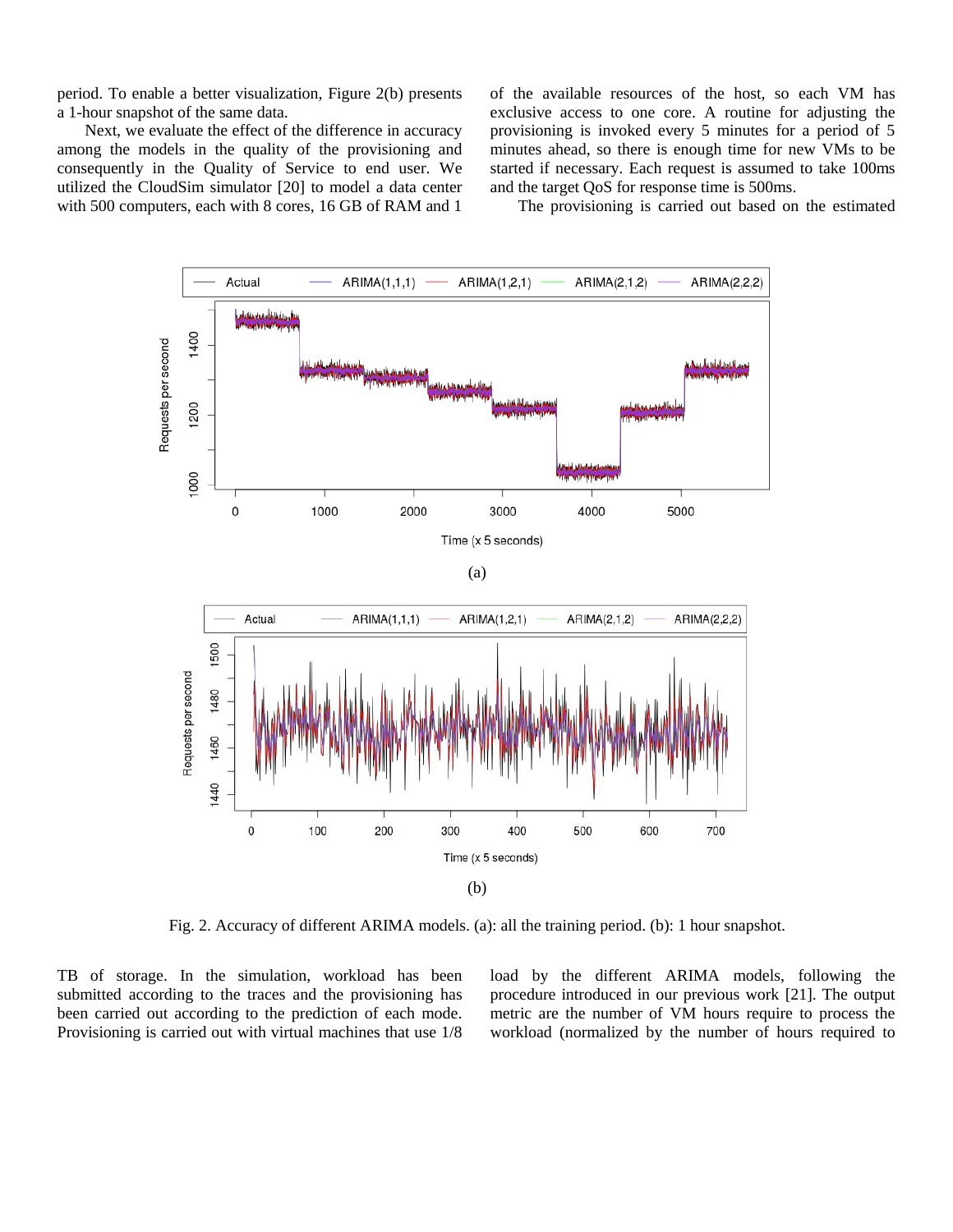meet the QoS via static provisioning). Furthermore, because prediction techniques are subject to inaccuracies, we also report the normalized number of requests rejected due to

TABLE I PERFORMANCE OF DIFFERENT ARIMA MODELS.

| Model           | <b>MSE</b> | Norm. VM | Norm.     |
|-----------------|------------|----------|-----------|
|                 |            | hours    | rejection |
| ARIMA(1,1,1)    | 82.89775   | 0.7178   | 0.94      |
| ARIMA (1,2,1)   | 55.75667   | 0.6518   | 0.92      |
| ARIMA $(2,1,2)$ | 82.93857   | 0.6158   | 0.96      |
| ARIMA (2.2.2)   | 82.80875   | 0.58953  | 1.00      |

prediction errors.

Results are shown in Table I, which shows that a better fitting results in a better resource utilization: although the model with smallest MSE does not result in the minimum resource usage, it results in the minimum rejection rate, what means that the number of resources provisioned was the one that, among the alternatives, provided the best QoS: two models led to smaller number of resources provisioned, at a cost of higher rejection (because the available machines were not enough to handle all the requests) whereas one model resulted in higher VM utilization and slightly higher rejection rate, meaning that extra VMs were not provisioned in appropriate times.

# VIII. FUTURE DIRECTIONS

The complete realization of the potential of proposed architectural framework and goals require further investigation in the area of anomaly detection and prevention. The key challenges are outlined below.

- *Dealing with CPU spikes:* efficiently dealing with CPU spikes requires the availability (or development) of the resource consumption model of the application that can efficiently detect CPU load anomalies in a timely manner. Workload anomaly detection methods that use Markov chain models, although having several advantages, are not capable of dealing with CPU hogs as they are time consuming. One can investigate a regression-based transaction model to detect anomalies in a timely manner. Alternatively, one can look into Deep Learning approaches that have shown good potential in detecting anomalies in cloud environments. However, they have to be further improved to handle unseen anomalies such as One-Class SVMs.
- *Root cause analysis:* in real-world scenarios, changes in one application tier often can affect other

tiers. Therefore, mining dependencies between anomalies of different application tiers is another promising research direction. Once obtained, they can be modeled and stored with the help of knowledge representation languages in the system. The knowledgebase can be later used to identify the root cause of anomalies or detect anomalies faster.

- *System metric anomaly detection versus workload anomaly detection (black, gray, or white box):* it would be interesting to compare the performance of systems with approaches that perform anomaly detections on workloads (request arrival time) or systems that consider resource consumption anomalies. Workload anomaly detection tends to provide an effective method when applied in web applications. The reason is that it enables prediction of how the load transfer from one node to another and therefore how an anomaly in load and resource consumption in one tier can lead to anomaly in the next tier.
- *Multi-resource anomaly detection:* considering multiple resources in anomaly detection has several advantages, as it is important to find out which resource contributes more to anomalies that are detected in application QoS. Considering only one resource at a time causes an unnecessary delay that can be prevented by checking distances among ranks of metrics and triggering scaling of CPU and memory simultaneously.

# IX. CONCLUSIONS

The sheer volume of structured and unstructured data generated by machines and humans give raise to the Big Data era. Businesses in many sectors such as finance, marketing, retailing, insurance, and real estate are just starting to leverage these data for commercial advantage. Similarly, governments and organizations are starting to build smart cities and e-health solutions that leverage Big Data to improve quality of life of the population. It is natural that the ICT industry—which supplies the underlying capability to enable Big Data—would also leverage it for its own benefit.

In this paper, we presented the challenges and opportunities of enhancing the operations of cloud data centers via Big Data analytics. Cloud data centers usually contains thousands to tens of thousands of physical (computing and networking hardware) and virtual (virtual machines and virtualized network functions) elements that are used by a variable number of users subject to SLAs. To enable services to comply with SLAs with minimum resource usage, techniques such as anomaly detection and prediction,